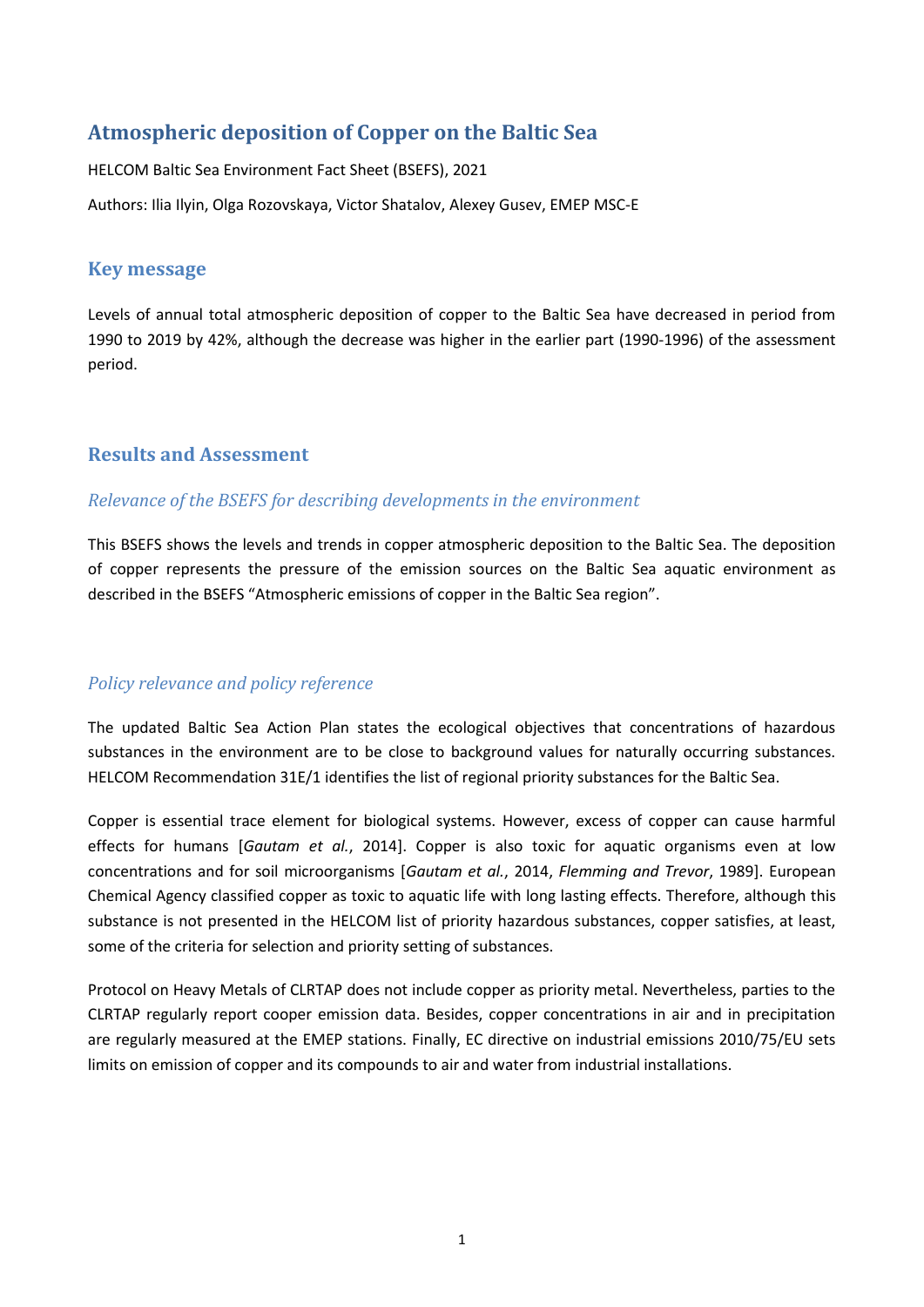#### *Assessment*

Model assessment of copper long-range transport and deposition within the Baltic Sea region in period 1990-2019 was carried out taking into account anthropogenic emissions officially reported by HELCOM and other EMEP countries. In addition, natural and secondary emissions due to wind re-suspension of particlebound copper from terrestrial and seawater compartments were considered. Though the uncertainties of officially reported copper emissions are still high, model estimates of regional scale copper pollution levels show, in general, reasonable agreement with observed concentrations and deposition fluxes. Better results in terms of the consistency with available measurements were obtained for the last decade of considered period, while for the earlier years more significant discrepancies are noted.

Model simulations indicate that atmospheric input of copper to the Baltic Sea declined by 42% in the period from 1990 to 2019 (Figure 1, Table 1). The most substantial decline of copper deposition took place in the Bothnian Bay sub-basin (-74%) followed by the Archipelago Sea (-68%) and the Bothnian Sea (-53%) subbasins (Figure 2). The lowest decline is noted for the Western Baltic (-18%) and the Sound (-24%) subbasins. The decline of Cu deposition to the Baltic Sea over considered period was non-uniform. The period was split in two parts, and deposition trend in each part was analysed using Mann-Kendall test [*Gilbert*, 1987; *Connor et al*, 2012]. In the period from 1990 to 1996, strong decline took place. Mean annual rate of deposition decline during this period was about 6.8 tonnes per year with confidence factor equal to 99.9%. The subsequent period from 1997 to 2019 is characterised by smaller mean annual decline rate of about 0.7 tonnes with confidence factor 99.7%. The values of the confidence factors indicates that the trends for the both parts of the assessment period are significant. Similar dynamics can be seen for most of the subbasins. The exceptions are the Kattegat, Sound, and Western Baltic sub-basins, where the rate of deposition decline slightly increased after 2005.

Changes of total copper deposition to the Baltic Sea in the period 1990-2019 does not follow the changes of anthropogenic emissions of HELCOM countries. Temporal variations of total copper depositions are affected by changes of anthropogenic emissions of countries as well as changes of secondary emissions. It should be noted also that only fraction of copper, emitted by the sources of particular country, deposits to the Baltic Sea. This fraction depends on the location of the country and prevailing atmospheric transport pathways. In particular, the largest fraction of total national emissions, deposited to the Baltic Sea, is estimated for Denmark (about 30%) while the lowest one for Russia (about 0.5%). Model simulations indicate that deposition from anthropogenic sources to the Baltic Sea declined from 1990 to 2019 approximately by 25%. The most significant contribution to these changes were made by the decline of copper emissions of Finland (by 74%). More significant decrease of deposition is estimated for secondary emission sources (about 75s%). Thus, overall decline of copper depositions from both anthropogenic and secondary sources is amounted to 42%.

Spatial distributions of annual total deposition fluxes of copper in 1990 and 2019 within the Baltic Sea region are shown in Figure 3. Total deposition fluxes of copper vary significantly among the sub-basins. The highest spatially mean total deposition flux in 2019 among the Baltic Sea sub-basins is noted for the Sound sub-basin. This sub-basin has the lowest area and is characterized by significant land-based emission sources located nearby. The lowest flux is estimated for the Bothnian Bay sub-basin which is explained by its relatively large area and low levels of emissions in the surrounding areas.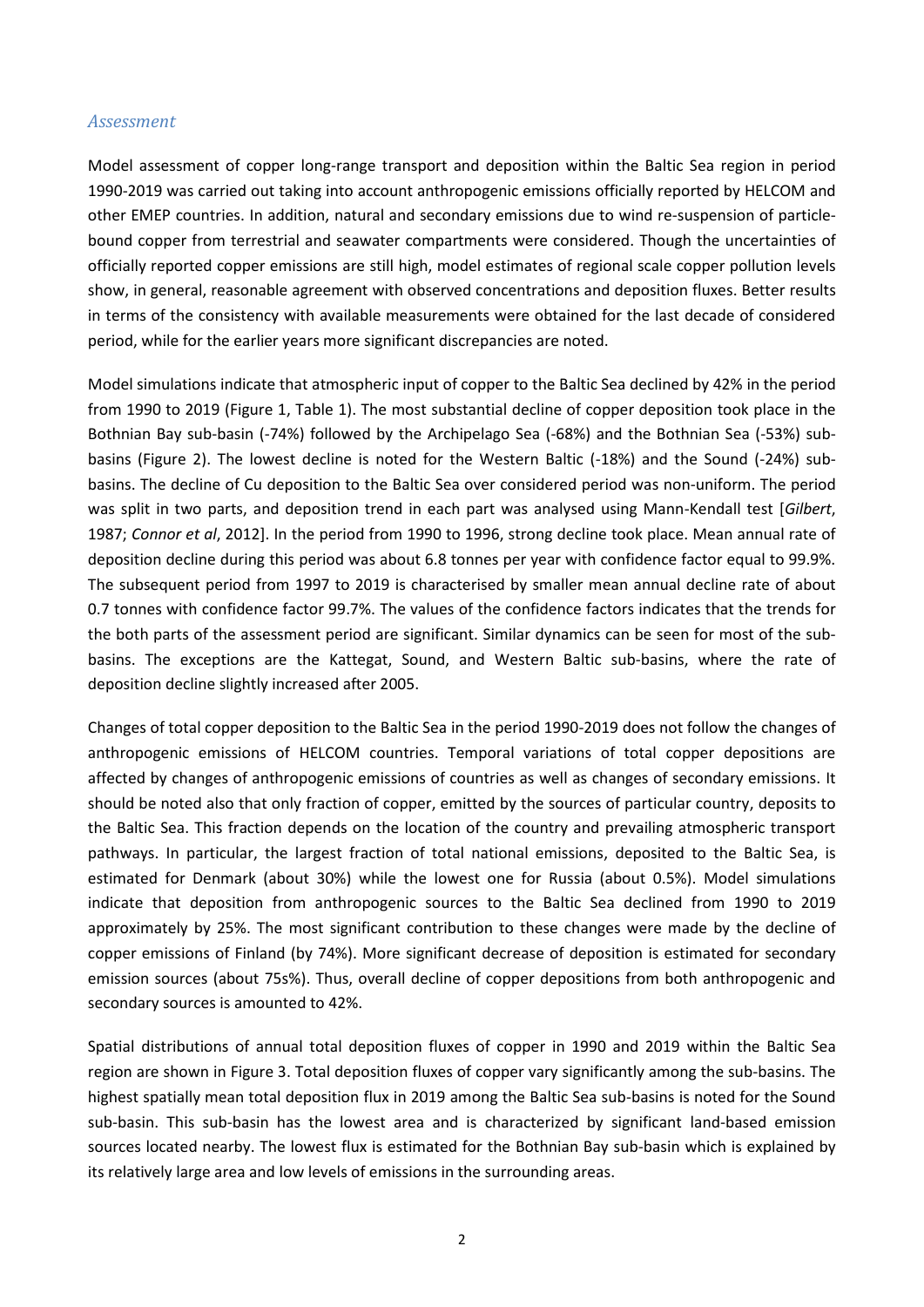The HELCOM Contracting Parties contributed 77% to total deposition of copper to the Baltic Sea in 2019 (Table 2). The largest contribution is made by Germany (23%) followed by Denmark (15%) and Poland (14%) (Figure 4). It is important to note that contributions of the Contracting Parties to deposition to particular sub-regions differ significantly. Reduction of atmospheric input of copper from anthropogenic sources to the Baltic Sea is a result of various activities including abatement measures, economic contraction, and industrial restructuring, which took place in the HELCOM countries as well as other EMEP countries.



**Figure 1.** Changes of modelled (blue line) and normalized (red line) total annual atmospheric deposition of copper to the Baltic Sea for the period 1990-2019, (t  $y$ <sup>-1</sup>). Normalized depositions were obtained using the methodology described below in the metadata section 5.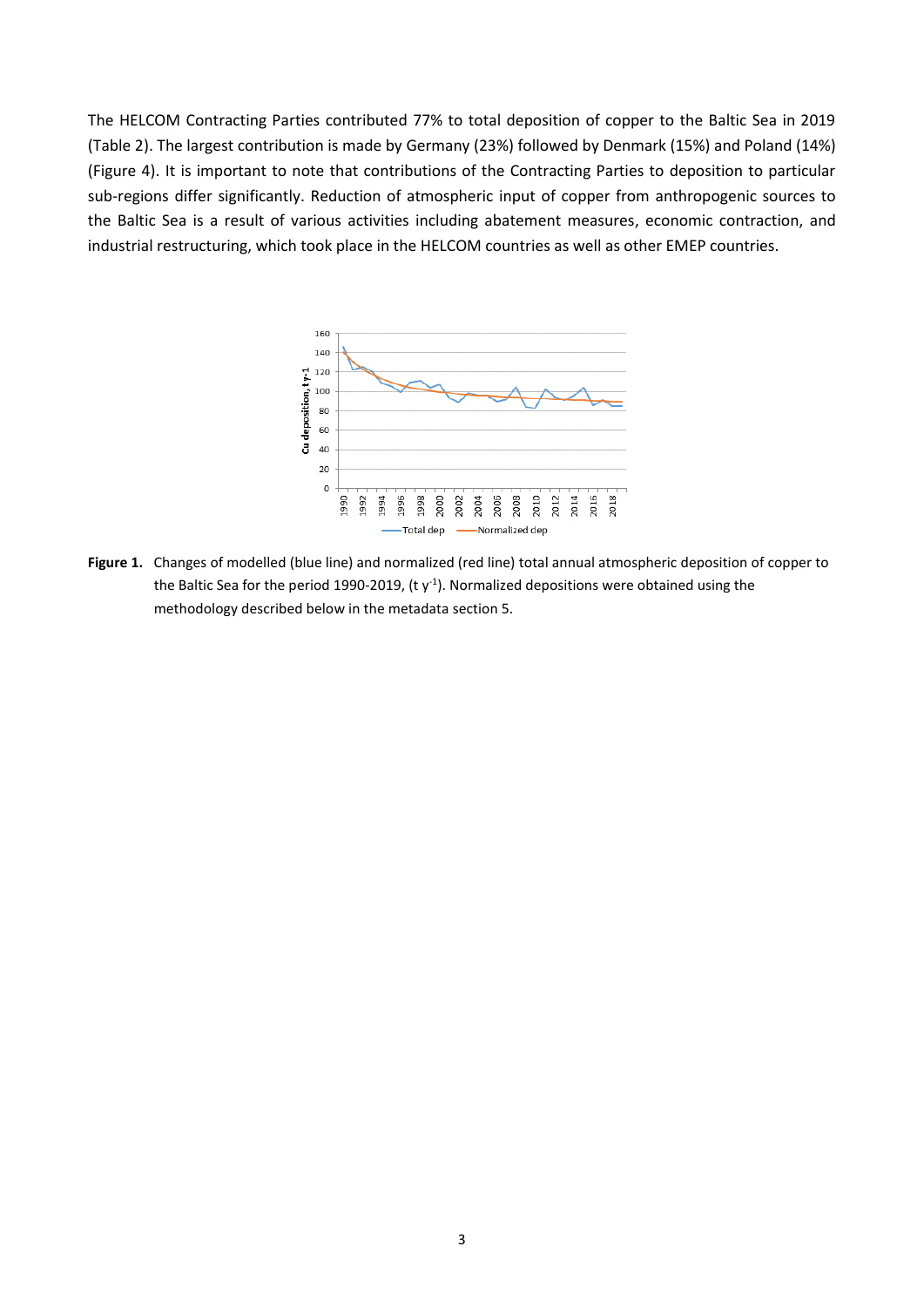

**Figure 2.** Time-series of computed total annual atmospheric deposition of copper to nine sub-basins of the Baltic Sea for the period 1990-2019 in t y<sup>-1</sup> as green bars (left axis) and total deposition fluxes in g km<sup>-2</sup> y<sup>-1</sup> as red lines (right axis).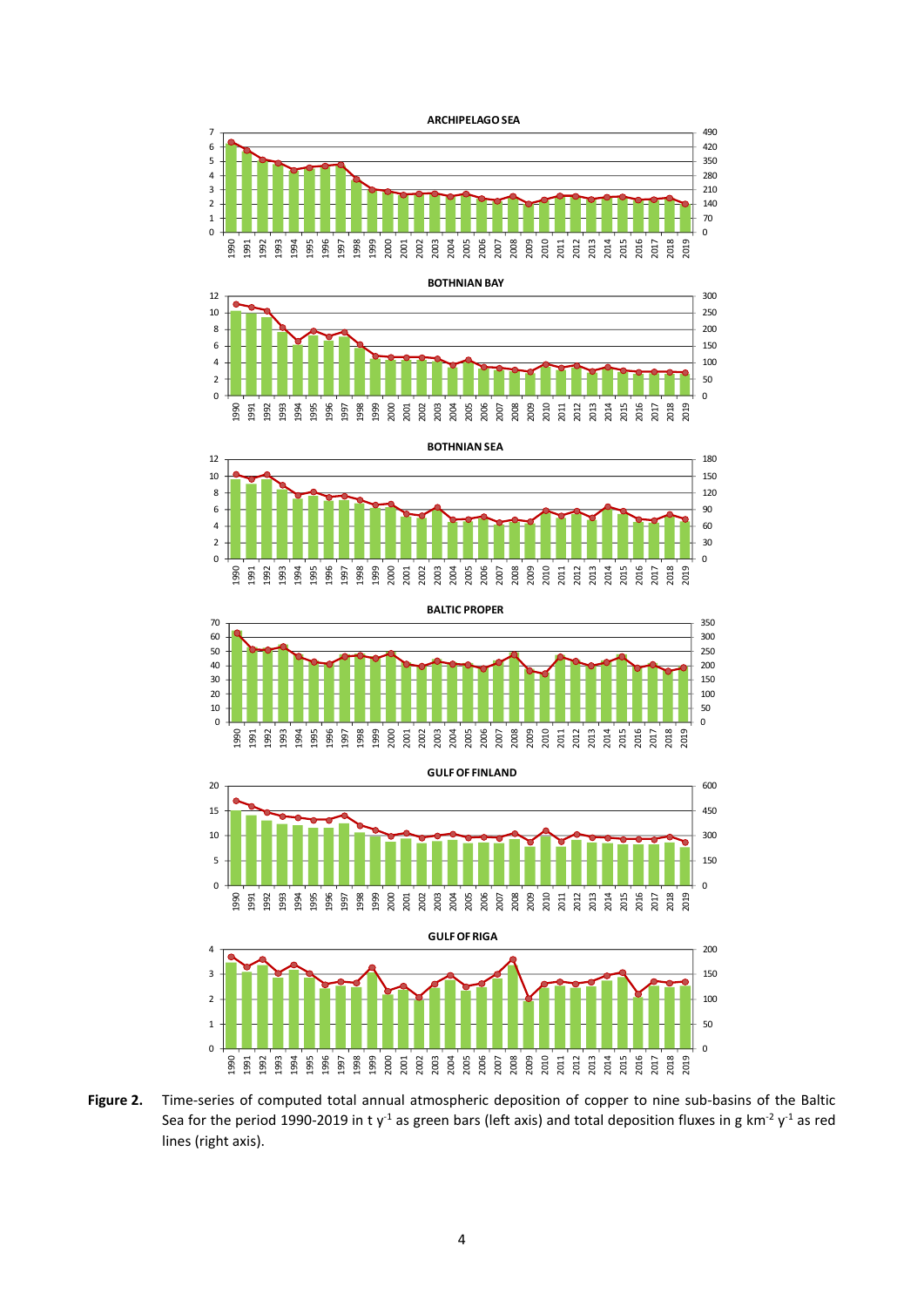

**Figure 2 (continued).** Time-series of computed total annual atmospheric deposition of copper to nine sub-basins of the Baltic Sea for the period 1990-2019 in t y<sup>-1</sup> as green bars (left axis) and total deposition fluxes in g  $km^{-2}$  y<sup>-1</sup> as red lines (right axis).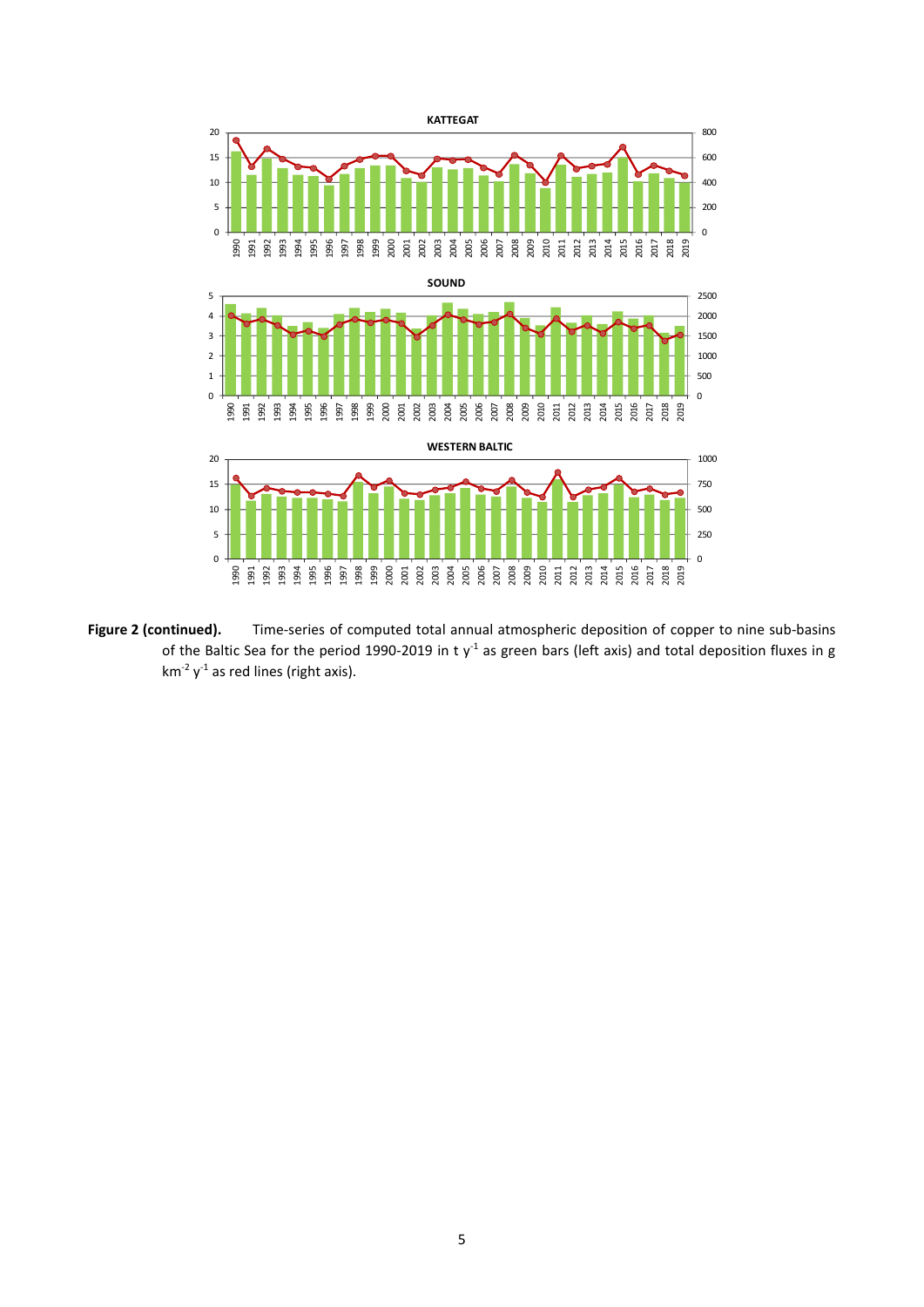

**Figure 3.** Spatial distribution of modelled annual total copper deposition fluxes in the Baltic Sea region for 1990 (a) and 2019 (b), g km<sup>-2</sup>  $y^{-1}$ .



**Figure 4.** Ten countries with the highest contribution to annual total deposition of Cu to the Baltic Sea estimated for 2019,  $t y<sup>-1</sup>$ . Green bars indicate non-HELCOM countries.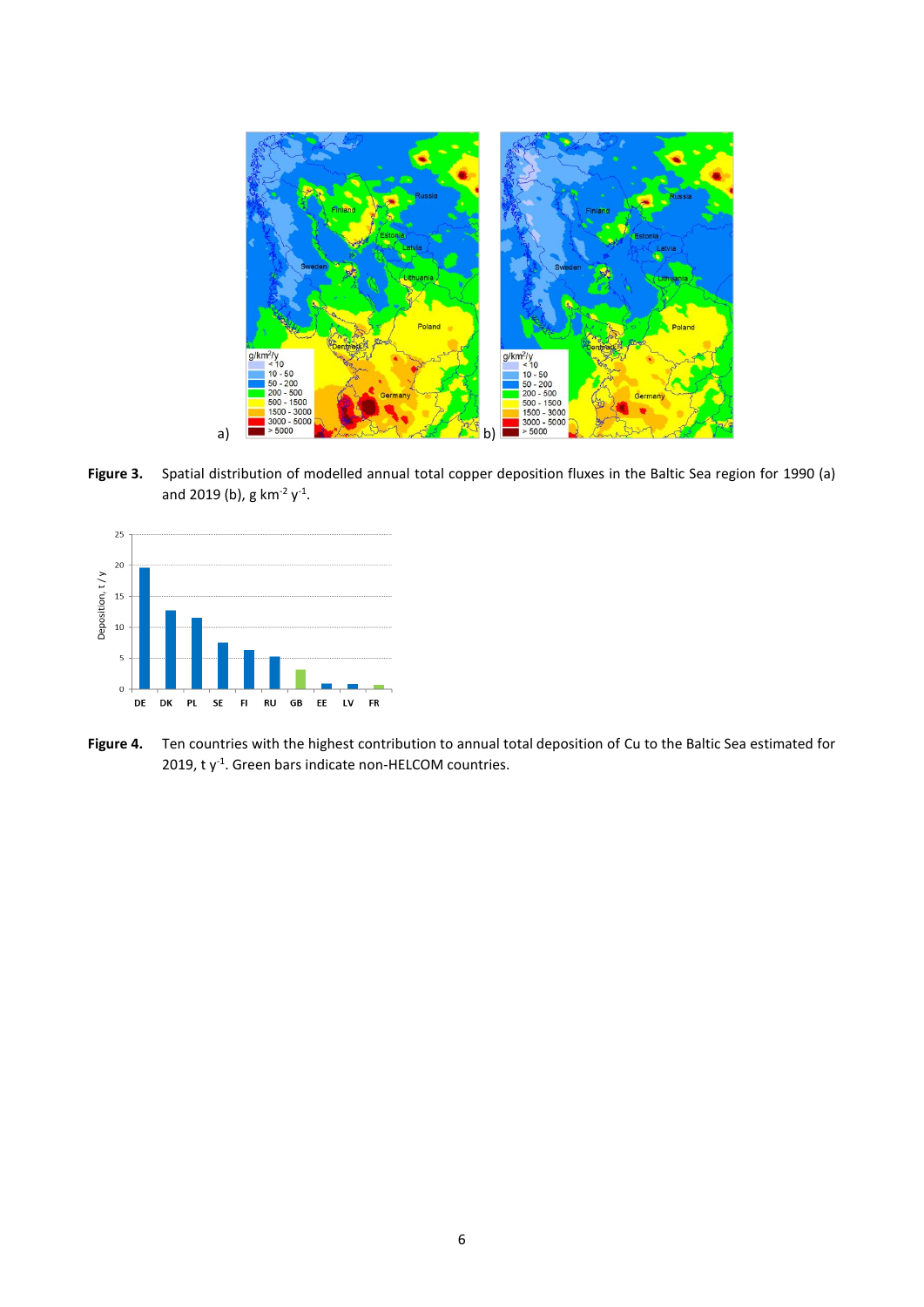#### **Data**

Numerical data on computed copper depositions to the Baltic Sea are given in the following tables.

|      | <b>ARC</b> | <b>BOB</b> | <b>BOS</b> | <b>BAP</b> | <b>GUF</b> | <b>GUR</b> | <b>KAT</b> | SOU | <b>WEB</b> | <b>BAS</b> | <b>Norm</b> |
|------|------------|------------|------------|------------|------------|------------|------------|-----|------------|------------|-------------|
| 1990 | 6.3        | 10.3       | 9.7        | 65.0       | 15.1       | 3.5        | 16.3       | 4.6 | 15.0       | 145.7      | 140.2       |
| 1991 | 5.7        | 9.9        | 9.1        | 53.1       | 14.1       | 3.1        | 11.7       | 4.1 | 11.7       | 122.5      | 130.7       |
| 1992 | 5.1        | 9.5        | 9.6        | 52.6       | 13.0       | 3.4        | 14.8       | 4.4 | 13.1       | 125.5      | 123.3       |
| 1993 | 4.8        | 7.7        | 8.4        | 55.0       | 12.3       | 2.9        | 13.0       | 4.0 | 12.6       | 120.7      | 117.5       |
| 1994 | 4.3        | 6.1        | 7.3        | 48.0       | 12.1       | 3.2        | 11.6       | 3.5 | 12.4       | 108.5      | 112.9       |
| 1995 | 4.5        | 7.3        | 7.7        | 44.0       | 11.6       | 2.9        | 11.4       | 3.7 | 12.4       | 105.4      | 109.3       |
| 1996 | 4.6        | 6.6        | 7.0        | 42.3       | 11.6       | 2.4        | 9.5        | 3.4 | 12.1       | 99.7       | 106.4       |
| 1997 | 4.7        | 7.1        | 7.2        | 47.9       | 12.5       | 2.5        | 11.8       | 4.1 | 11.7       | 109.4      | 104.1       |
| 1998 | 3.7        | 5.8        | 6.7        | 48.6       | 10.7       | 2.5        | 12.9       | 4.4 | 15.5       | 110.8      | 102.2       |
| 1999 | 3.0        | 4.5        | 6.2        | 46.6       | 9.9        | 3.1        | 13.5       | 4.2 | 13.3       | 104.2      | 100.6       |
| 2000 | 2.9        | 4.3        | 6.3        | 50.1       | 8.8        | 2.2        | 13.5       | 4.4 | 14.5       | 107.0      | 99.4        |
| 2001 | 2.6        | 4.3        | 5.2        | 42.3       | 9.4        | 2.4        | 10.9       | 4.2 | 12.2       | 93.4       | 98.3        |
| 2002 | 2.7        | 4.3        | 5.0        | 40.7       | 8.5        | 2.0        | 10.1       | 3.4 | 12.0       | 88.6       | 97.4        |
| 2003 | 2.7        | 4.2        | 5.9        | 44.6       | 8.9        | 2.5        | 13.0       | 4.0 | 12.8       | 98.6       | 96.6        |
| 2004 | 2.5        | 3.5        | 4.5        | 42.4       | 9.2        | 2.8        | 12.7       | 4.7 | 13.2       | 95.5       | 95.9        |
| 2005 | 2.7        | 4.1        | 4.5        | 41.8       | 8.5        | 2.4        | 12.9       | 4.4 | 14.3       | 95.6       | 95.3        |
| 2006 | 2.4        | 3.2        | 4.9        | 39.0       | 8.7        | 2.5        | 11.5       | 4.1 | 13.0       | 89.2       | 94.8        |
| 2007 | 2.2        | 3.1        | 4.2        | 43.6       | 8.4        | 2.8        | 10.3       | 4.2 | 12.5       | 91.5       | 94.2        |
| 2008 | 2.5        | 2.9        | 4.5        | 49.2       | 9.3        | 3.4        | 13.7       | 4.7 | 14.6       | 104.9      | 93.8        |
| 2009 | 2.0        | 2.7        | 4.3        | 37.5       | 7.8        | 1.9        | 11.9       | 3.9 | 12.4       | 84.4       | 93.3        |
| 2010 | 2.3        | 3.5        | 5.5        | 35.3       | 9.8        | 2.5        | 8.9        | 3.5 | 11.5       | 82.9       | 92.9        |
| 2011 | 2.6        | 3.2        | 4.9        | 47.6       | 7.9        | 2.5        | 13.6       | 4.4 | 16.1       | 102.7      | 92.5        |
| 2012 | 2.5        | 3.4        | 5.5        | 44.4       | 9.2        | 2.5        | 11.2       | 3.7 | 11.5       | 93.9       | 92.1        |
| 2013 | 2.3        | 2.8        | 4.7        | 41.2       | 8.6        | 2.5        | 11.8       | 4.0 | 12.9       | 90.8       | 91.7        |
| 2014 | 2.5        | 3.2        | 6.0        | 43.7       | 8.5        | 2.8        | 12.1       | 3.6 | 13.3       | 95.6       | 91.3        |
| 2015 | 2.5        | 2.9        | 5.5        | 47.8       | 8.2        | 2.9        | 15.1       | 4.2 | 15.0       | 104.1      | 90.9        |
| 2016 | 2.3        | 2.7        | 4.5        | 39.5       | 8.3        | 2.1        | 10.3       | 3.9 | 12.5       | 85.9       | 90.6        |
| 2017 | 2.3        | 2.7        | 4.4        | 42.0       | 8.2        | 2.5        | 11.9       | 4.0 | 13.0       | 91.1       | 90.2        |
| 2018 | 2.4        | 2.7        | 5.1        | 37.2       | 8.7        | 2.5        | 10.9       | 3.2 | 11.9       | 84.6       | 89.9        |
| 2019 | 2.0        | 2.6        | 4.6        | 39.8       | 7.7        | 2.5        | 10.1       | 3.5 | 12.3       | 85.1       | 89.5        |

**Table 1.** Computed total annual deposition of copper to nine Baltic Sea sub-basins, the whole Baltic Sea (BAS) and normalized deposition\* to the Baltic Sea (Norm) for the period 1990-2019. Units: t  $\mathsf{y}^\text{-1}$ .

\* - normalized depositions were obtained using the methodology described below in the metadata section 5.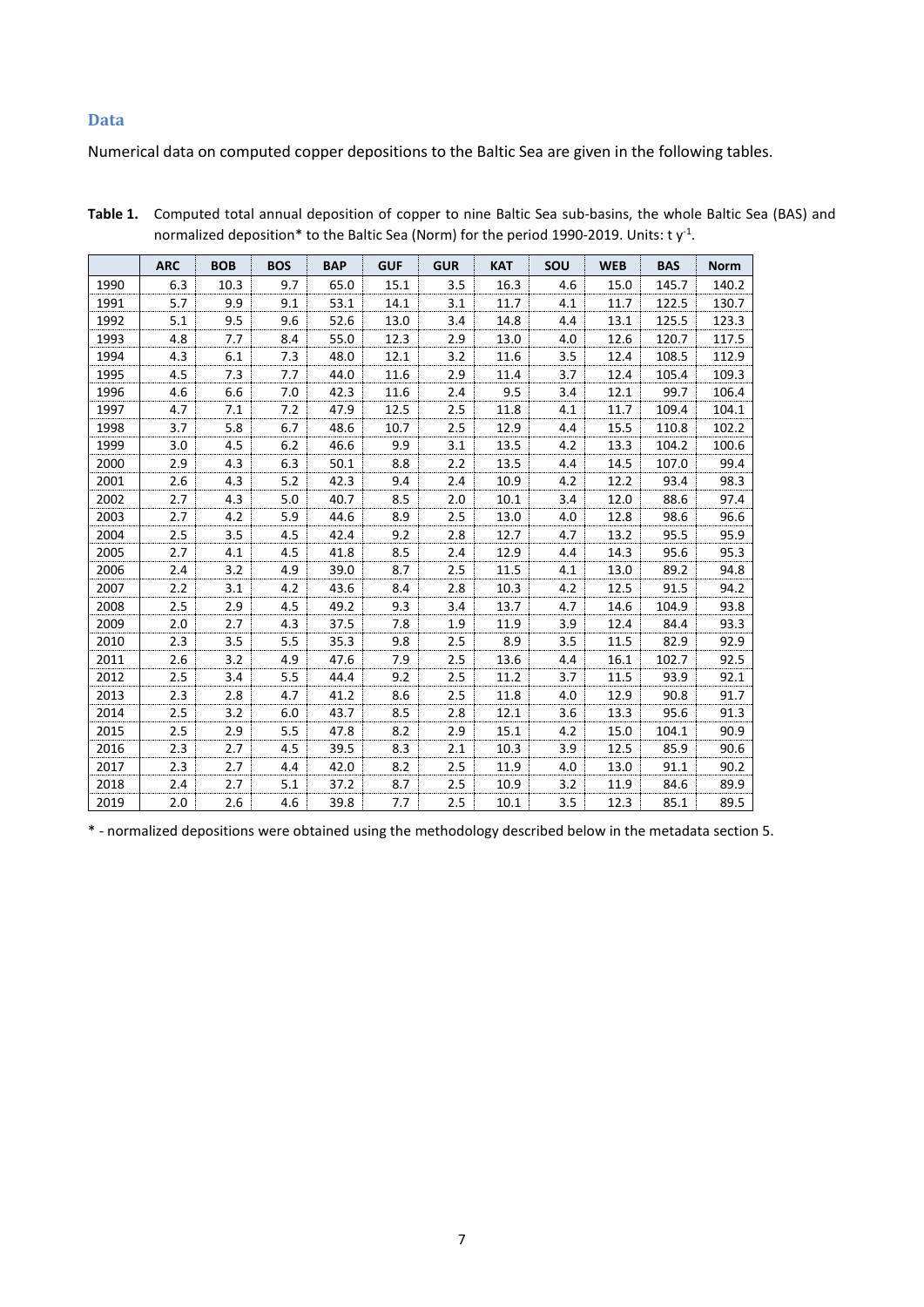**Table 2.** Computed contributions by country to annual total deposition of copper to nine Baltic Sea sub-basins for the year 2019. Units:  $t y<sup>-1</sup>$ . HELCOM: contribution of anthropogenic sources of HELCOM countries; EMEP: contribution of anthropogenic sources in other EMEP countries; Other: contributions of sources other than primary anthropogenic emissions (natural, secondary (re-suspension), and non-EMEP sources).

| Country       | <b>ARC</b> | <b>BOB</b> | <b>BOS</b> | <b>BAP</b> | <b>GUF</b>   | <b>GUR</b> | <b>KAT</b> | SOU      | <b>WEB</b> | <b>BAS</b> |
|---------------|------------|------------|------------|------------|--------------|------------|------------|----------|------------|------------|
| DK            | 3.38E-02   | 1.04E-02   | 6.11E-02   | 2.68E+00   | 2.35E-02     | 5.52E-02   | 4.04E+00   | 2.23E+00 | 3.58E+00   | 1.27E+01   |
| EE            | 2.38E-02   | 8.44E-03   | 2.64E-02   | 1.28E-01   | 5.78E-01     | 1.54E-01   | 1.26E-03   | 2.18E-04 | 1.43E-03   | 9.21E-01   |
| FI            | 7.93E-01   | 1.45E+00   | 9.37E-01   | 3.80E-01   | $2.65E+00$   | 9.05E-02   | 6.64E-03   | 1.53E-03 | 5.71E-03   | 6.32E+00   |
| DE            | 1.81E-01   | 4.34E-02   | 2.70E-01   | 1.05E+01   | 2.42E-01     | 3.94E-01   | 1.88E+00   | 3.57E-01 | 5.77E+00   | 1.96E+01   |
| LV            | 2.17E-02   | 5.59E-03   | 2.71E-02   | 1.90E-01   | 3.32E-02     | 5.59E-01   | 1.37E-03   | 2.50E-04 | 1.68E-03   | 8.40E-01   |
| LT            | 1.20E-02   | 6.42E-03   | 2.17E-02   | 3.49E-01   | 1.74E-02     | 6.49E-02   | 3.86E-03   | 5.09E-04 | 2.35E-03   | 4.78E-01   |
| PL            | 1.33E-01   | 6.76E-02   | 2.27E-01   | 9.59E+00   | 1.68E-01     | 3.99E-01   | 4.70E-01   | 6.60E-02 | 4.47E-01   | 1.16E+01   |
| <b>RU</b>     | 8.18E-02   | 1.34E-01   | 4.58E-01   | 1.26E+00   | $3.22E + 00$ | 9.38E-02   | 3.20E-02   | 3.79E-03 | 2.40E-02   | 5.31E+00   |
| <b>SE</b>     | 3.24E-01   | 5.63E-01   | 1.38E+00   | 4.16E+00   | 1.14E-01     | 1.13E-01   | 6.66E-01   | 1.70E-01 | 6.38E-02   | 7.56E+00   |
| AL            | 8.72E-06   | 7.96E-06   | 3.29E-05   | 9.56E-05   | 1.22E-05     | 1.11E-05   | 1.37E-05   | 2.37E-06 | 1.99E-05   | 2.05E-04   |
| AM            | 9.55E-05   | 3.03E-04   | 4.77E-04   | 1.31E-03   | 4.19E-04     | 1.91E-04   | 3.92E-05   | 3.60E-06 | 6.00E-05   | 2.90E-03   |
| AT            | 4.67E-03   | 7.76E-03   | 1.44E-02   | 3.22E-01   | 1.47E-02     | 2.63E-02   | 3.86E-02   | 5.25E-03 | 4.39E-02   | 4.77E-01   |
| AZ            | 6.67E-07   | 1.10E-06   | 1.50E-06   | 5.68E-06   | 2.30E-06     | 6.78E-07   | 8.84E-08   | 9.08E-09 | 1.32E-07   | 1.22E-05   |
| BА            | 1.82E-03   | 1.65E-03   | 7.83E-03   | 3.40E-02   | 2.11E-03     | 2.92E-03   | 3.34E-03   | 4.63E-04 | 4.07E-03   | 5.82E-02   |
| BE            | 9.73E-03   | 1.63E-03   | 1.69E-02   | 1.99E-01   | 1.12E-02     | 1.49E-02   | 8.02E-02   | 1.08E-02 | 7.65E-02   | 4.21E-01   |
| BG            | 7.42E-04   | 9.62E-04   | 2.28E-03   | 1.43E-02   | 2.13E-03     | 1.51E-03   | 3.82E-03   | 1.54E-04 | 2.40E-03   | 2.83E-02   |
| BY            | 2.48E-03   | 2.13E-03   | 7.25E-03   | 4.37E-02   | 6.79E-03     | 6.91E-03   | 1.58E-03   | 1.67E-04 | 7.32E-04   | 7.18E-02   |
| CН            | 1.69E-03   | 1.71E-03   | 4.12E-03   | 9.21E-02   | 6.93E-03     | 4.49E-03   | 1.72E-02   | 2.21E-03 | 2.09E-02   | 1.51E-01   |
| CY            | 6.75E-07   | 1.27E-06   | 1.71E-06   | 2.46E-05   | 5.37E-06     | 1.45E-06   | 2.00E-06   | 1.91E-07 | 4.79E-06   | 4.20E-05   |
| CZ            | 6.25E-03   | 4.78E-03   | 1.03E-02   | 4.64E-01   | 1.05E-02     | 2.16E-02   | 5.12E-02   | 6.21E-03 | 5.51E-02   | 6.30E-01   |
| ES            | 2.90E-03   | 4.10E-03   | 5.27E-03   | 5.56E-02   | 6.40E-03     | 5.06E-03   | 1.15E-02   | 1.12E-03 | 7.02E-03   | 9.89E-02   |
| <b>FR</b>     | 1.31E-02   | 9.56E-03   | 2.82E-02   | 3.81E-01   | 2.21E-02     | 1.85E-02   | 1.32E-01   | 1.54E-02 | 1.27E-01   | 7.47E-01   |
| GB            | 6.36E-02   | 2.26E-02   | 2.06E-01   | 1.29E+00   | 8.51E-02     | 7.21E-02   | 9.42E-01   | 7.19E-02 | 4.48E-01   | 3.20E+00   |
| GE            | 1.94E-06   | 5.40E-06   | 9.55E-06   | 2.77E-05   | 1.35E-05     | 5.74E-06   | 6.34E-07   | 6.34E-08 | 8.73E-07   | 6.54E-05   |
| GR            | 3.77E-04   | 3.53E-04   | 1.21E-03   | 4.47E-03   | 5.84E-04     | 8.73E-04   | 2.16E-03   | 4.26E-05 | 1.46E-03   | 1.15E-02   |
| HR            | 8.25E-04   | 8.88E-04   | 2.33E-03   | 2.62E-02   | 1.26E-03     | 2.63E-03   | 2.83E-03   | 3.68E-04 | 2.39E-03   | 3.97E-02   |
| HU            | 2.38E-03   | 2.51E-03   | 8.34E-03   | 9.84E-02   | 4.10E-03     | 8.65E-03   | 9.60E-03   | 1.06E-03 | 1.14E-02   | 1.46E-01   |
| IE            | 1.20E-03   | 2.88E-04   | 3.77E-03   | 9.53E-03   | 1.58E-03     | 8.28E-04   | 8.16E-03   | 4.78E-04 | 2.55E-03   | 2.84E-02   |
| IS            | 2.11E-06   | 4.71E-06   | 7.11E-06   | 3.17E-05   | 2.16E-06     | 2.03E-06   | 2.91E-05   | 2.98E-06 | 1.43E-05   | 9.62E-05   |
| ΙT            | 4.77E-03   | 5.38E-03   | 1.19E-02   | 2.09E-01   | 1.64E-02     | 1.65E-02   | 2.53E-02   | 2.78E-03 | 1.89E-02   | 3.11E-01   |
| KY            | 4.87E-08   | 1.75E-06   | 9.48E-08   | 2.68E-07   | 3.00E-07     | 3.45E-08   | 4.44E-09   | 5.13E-10 | 3.28E-09   | 2.50E-06   |
| KZ            | 2.04E-05   | 9.04E-05   | 4.36E-05   | 5.52E-04   | 6.62E-05     | 4.04E-05   | 2.06E-05   | 2.00E-06 | 2.75E-05   | 8.63E-04   |
| LU            | 1.76E-04   | 6.90E-05   | 3.89E-04   | 7.20E-03   | 2.94E-04     | 4.41E-04   | 1.97E-03   | 3.32E-04 | 2.99E-03   | 1.39E-02   |
| MC            | 1.96E-06   | 1.70E-06   | 3.48E-06   | 6.07E-05   | 5.60E-06     | 4.65E-06   | 8.52E-06   | 9.14E-07 | 6.16E-06   | 9.36E-05   |
| MD            | 9.59E-05   | 6.86E-05   | 4.49E-04   | 1.66E-03   | 3.99E-04     | 3.27E-04   | 1.86E-04   | 1.67E-05 | 1.35E-04   | 3.33E-03   |
| ME            | 7.90E-06   | 3.93E-06   | 3.32E-05   | 1.03E-04   | 8.93E-06     | 1.19E-05   | 1.07E-05   | 1.42E-06 | 1.11E-05   | 1.93E-04   |
| MK            | 5.51E-05   | 3.33E-05   | 1.78E-04   | 6.40E-04   | 8.45E-05     | 9.57E-05   | 8.39E-05   | 8.46E-06 | 6.85E-05   | 1.25E-03   |
| MT            | 5.80E-06   | 6.69E-06   | 1.96E-05   | 9.41E-05   | 3.80E-06     | 4.26E-06   | 4.25E-05   | 5.41E-06 | 3.01E-05   | 2.12E-04   |
| <b>NL</b>     | 1.07E-02   | 1.97E-03   | 2.06E-02   | 2.90E-01   | 1.19E-02     | 1.43E-02   | 1.17E-01   | 1.64E-02 | 1.29E-01   | 6.13E-01   |
| <b>NO</b>     | 1.66E-02   | 1.89E-02   | 5.22E-02   | 1.62E-01   | 9.82E-03     | 1.12E-02   | 6.62E-02   | 3.70E-03 | 1.54E-02   | 3.56E-01   |
| PT            | 2.36E-04   | 1.57E-04   | 2.59E-04   | 4.72E-03   | 4.75E-04     | 4.07E-04   | 7.86E-04   | 1.00E-04 | 5.91E-04   | 7.73E-03   |
| <b>RO</b>     | 2.88E-03   | 2.11E-03   | 1.10E-02   | 5.60E-02   | 9.24E-03     | 7.81E-03   | 7.29E-03   | 4.87E-04 | 6.48E-03   | 1.03E-01   |
| RS.           | 3.09E-03   | 2.49E-03   | 1.11E-02   | 4.96E-02   | 4.45E-03     | 5.04E-03   | 5.38E-03   | 6.07E-04 | 6.28E-03   | 8.81E-02   |
| SI            | 4.27E-04   | 5.75E-04   | 1.21E-03   | 1.90E-02   | 9.54E-04     | 1.86E-03   | 2.32E-03   | 3.41E-04 | 1.86E-03   | 2.85E-02   |
| SK            | 1.59E-03   | 2.32E-03   | 5.90E-03   | 9.01E-02   | 3.13E-03     | 6.69E-03   | 8.74E-03   | 1.18E-03 | 8.86E-03   | 1.29E-01   |
| ΤJ            | 3.84E-08   | 3.46E-07   | 6.74E-08   | 2.14E-07   | 2.55E-07     | 3.00E-08   | 3.59E-09   | 4.30E-10 | 2.73E-09   | 9.57E-07   |
| TM            | 1.39E-07   | 5.42E-07   | 2.93E-07   | 1.06E-06   | 5.80E-07     | 1.28E-07   | 2.23E-08   | 2.05E-09 | 3.54E-08   | 2.81E-06   |
| TR            | 5.07E-04   | 1.01E-03   | 1.42E-03   | 1.45E-02   | 3.44E-03     | 1.55E-03   | 1.23E-03   | 8.44E-05 | 8.90E-04   | 2.46E-02   |
| UA            | 9.09E-03   | 5.70E-03   | 3.03E-02   | 1.23E-01   | 2.90E-02     | 1.76E-02   | 7.59E-03   | 8.95E-04 | 7.01E-03   | 2.30E-01   |
| UZ            | 8.75E-07   | 8.84E-06   | 1.50E-06   | 5.65E-06   | 4.69E-06     | 6.72E-07   | 1.02E-07   | 9.67E-09 | 1.37E-07   | 2.25E-05   |
| Other         | 0.2        | 0.2        | 0.7        | 6.5        | 0.4          | 0.3        | 1.4        | 0.5      | 1.45       | 11.86      |
| EMEP          | 0.16       | 0.10       | 0.47       | 4.07       | 0.27         | 0.27       | 1.55       | 0.14     | 1.00       | 8.03       |
| <b>HELCOM</b> | 1.60       | 2.29       | 3.41       | 29.21      | 7.05         | 1.92       | 7.11       | 2.83     | 9.89       | 65.32      |
| Total         | 2.01       | 2.63       | 4.57       | 39.81      | 7.75         | 2.53       | 10.06      | 3.50     | 12.35      | 85.21      |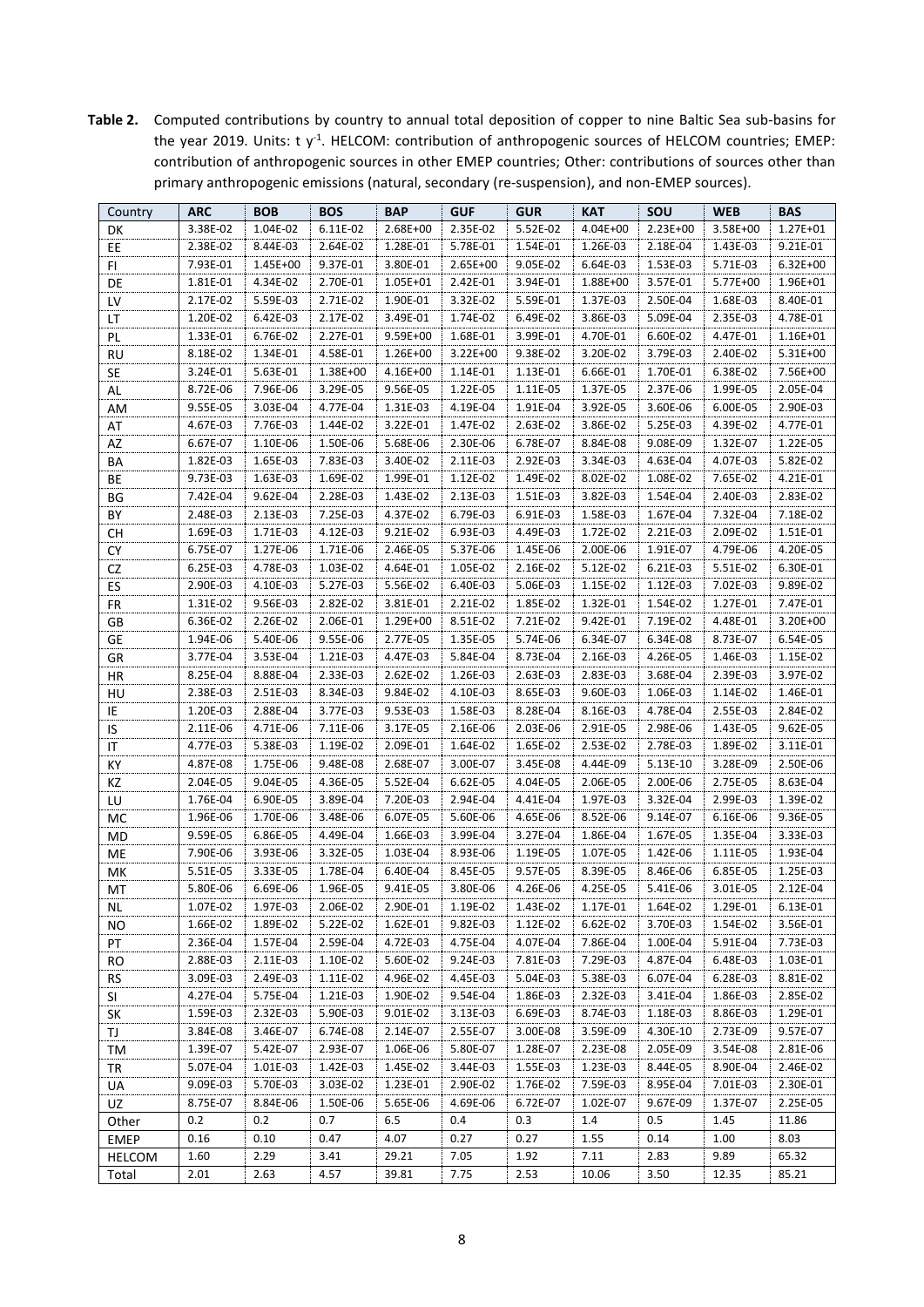## **Metadata**

### *Technical information*

### 1. Source:

Meteorological Synthesizing Centre East (MSC-E) of EMEP.

2. Description of data:

Levels of atmospheric deposition of copper over the Baltic Sea for the period from 1990 to 2019 were obtained using the latest version of GLEMOS model developed at EMEP/MSC-E [\(http://en.msceast.org/index.php/j-stuff/glemos\)](http://en.msceast.org/index.php/j-stuff/glemos). The latest available official emission data for the HELCOM countries have been used in the model computations. Emissions of copper for each year of this period were officially reported by most of the HELCOM countries. These data are available from the EMEP Centre on Emission Inventories and Projections (CEIP) [\(http://www.ceip.at/\)](http://www.ceip.at/). The information on copper emission data used for modelling is presented in the indicator report on the copper emission to the air.

3. Geographical coverage:

Atmospheric depositions of copper were estimated for the European region and surrounding areas covered by the EMEP modelling domain.

4. Temporal coverage:

Time-series of annual atmospheric deposition are available for the period 1990 – 2019.

5. Methodology and frequency of data collection:

Atmospheric input and source allocation budget of copper deposition to the Baltic Sea and its catchment area were computed using the latest version of GLEMOS model over the new EMEP domain [\(https://www.ceip.at/ms/ceip\\_home1/ceip\\_home/new\\_emep-grid/\)](https://www.ceip.at/ms/ceip_home1/ceip_home/new_emep-grid/). Model estimates describe regional scale distribution of pollution levels and source-receptor relationships.

Global modelling framework GLEMOS is a multi-scale multi-pollutant simulation platform developed for operational and research applications within the EMEP programme [*[Tarrason and Gusev,](http://en.msceast.org/index.php/j-stuff/glemos#ref) 2008; [Travnikov et al.](http://en.msceast.org/index.php/j-stuff/glemos#ref),* 2009*; [Jonson and Travnikov](http://en.msceast.org/index.php/j-stuff/glemos#ref)*, 2010; *[Travnikov and Jonson,](http://en.msceast.org/index.php/j-stuff/glemos#ref)* 2011]. The framework allows simulations of dispersion and cycling of different classes of pollutants (e.g. heavy metals and persistent organic pollutants) in the environment with a flexible choice of the simulation domain (from global to local scale) and spatial resolution. In the vertical the model domain covers the height up to 10 hPa (ca. 30 km). The current vertical structure consists of 20 irregular terrain-following sigma layers. Among them 10 layers cover the lowest 5 km of the troposphere and height of the lowest layer is about 75 m.

Anthropogenic national total emission data of copper have been derived from CEIP data bases. Gridding of Cu emission data was carried out by MSC-E assuming similarity of spatial distribution of Cu and PM2.5 sectoral emissions. Gridded data on PM2.5 emissions with spatial resolution 0.1x0.1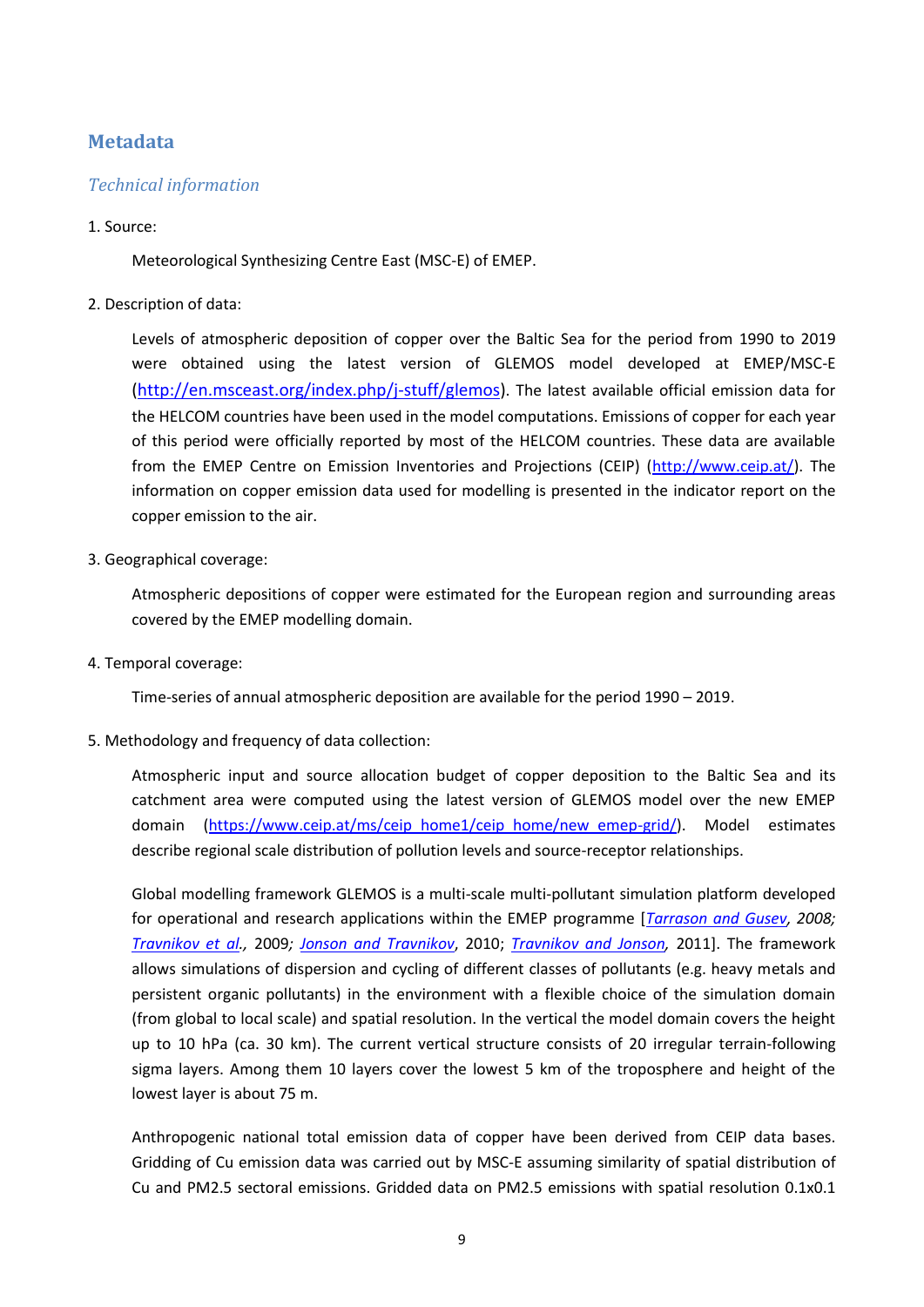degree is provided by CEIP. Meteorological data used in the calculations for 1990-2019 were obtained using WRF meteorological data pre-processor [*Skamarock et al*., 2008] on the basis of meteorological re-analyses data (ERA-Interim) of European Centre for Medium-Range Weather Forecasts (ECMWF). Normalized deposition values for the period 1990-2019 were obtained on the basis of results of model simulations using bi-exponential approximation [*Colette et al.,* 2016].

Copper presents in the atmosphere being bound to aerosol particles. Therefore, atmospheric properties of Cu, such as wet scavenging, dry deposition velocity or potential to travel over long distances is governed by properties of the particles-carriers. Unlike Pb and Cd, background atmospheric levels of copper are characterized by bi-modal or even three-modal particle size distribution [*Allen et al*, 2001]. The first mode corresponds to particle size around 0.5 – 1 μm, and the second – abound 3 – 10 μm. Similar results were obtained by [*Đorđević et al*, 2014; *Birmili et al*, 2006; *Sulejmanović et al.*, 2014; *Samara and Voutsa*, 2005; *Lough et al*, 2005; *Wåhlin et al.*, 2006; *Pant and Harrison*, 2013 and references therein] for urban and traffic sites. Most likely, this size distribution is explained by contribution of different emission sources to Cu concentrations in air. From 40% to 60% of anthropogenic emissions in the HELCOM Contracting Parties is made by emission sector 'Road Transport'. The major part of this sector is presented by tyre and brake ware.

Atmospheric processes governing dispersion and deposition of Cu to the Baltic Sea are similar to that used in the GLEMOS modelling system for other particulate species such as Pb and Cd. Comparison of observed concentrations in air and precipitation of Cu reveals that washout ratio for Cu is much higher than that for Pb and Cd. Values of in-cloud and below-cloud coefficients used in the modelling are 9.0×10<sup>-3</sup> s<sup>-1</sup> and 3.0×10<sup>-3</sup> s<sup>-1</sup>, respectively. These values are significantly higher than those used for Cd and Pb modelling.

Unlike Pb and Cd, contribution of intercontinental transport of Cu was not taken into account. On one hand, global-scale gridded emission data for Cu are not available. On the other hand, analysis of modelling results for Cd demonstrated that the contribution of non-EMEP sources to deposition to the Baltic Sea is minor. Taking into account higher wet scavenging of Cu compared to Cd, it was supposed that the effect of intercontinental transport on Cu deposition to the Baltic Sea is minor.

Copper is naturally occurring element with mean content in the Earth's crust 60 ppm [*CRC*, 2008]. Therefore, some Cu can enter the atmosphere due to suspension of wind-blown dust. Parameterization of wind re-suspension of Cu from soil and seawater is similar to that applied for Pb and Cd [*Gusev et al.*, 2006*; Ilyin et al*., 2007]. Information on spatial distribution of background Cu concentrations in topsoil is based on the results of FOREGS project [*Salminen*, 2005]. Besides, enrichment of soil by anthropogenic inputs was assumed in order to take into account long-term accumulation of Cu from anthropogenic sources and to reach a better fit of the modelled concentrations and wet deposition with the EMEP measurement data.

In the current work secondary emissions of Cu from the territories of the HELCOM countries (except for Russia) and the Baltic Sea area were estimated at level of about 385 t in 1990 and about 90 t in 2019. The major part of the secondary emissions is assumed to be due to the re-suspension of urban street dust containing Cu. The decline of secondary emissions for the considered period is higher than the reduction of anthropogenic emissions in the Baltic region and is partly explained by the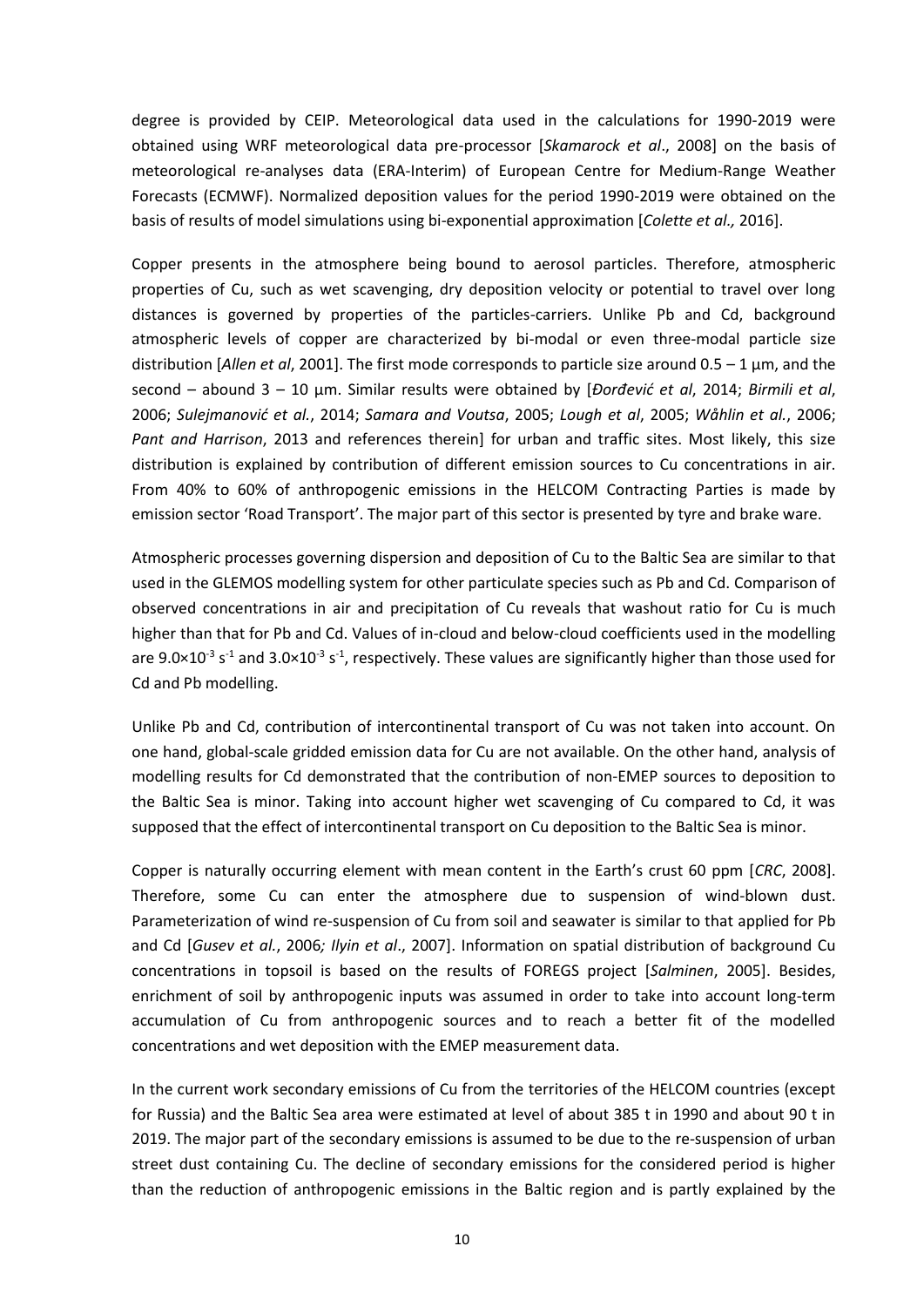reduction of anthropogenic emissions of Cu. This higher decline was assumed in order to reach better fit of modelled concentrations and deposition with observations of Cu in the considered period.

Modelling of atmospheric transport and deposition of Cu over the EMEP region over long period of time was performed by MSC-E first time. Previous experience of modelling of Cu pollution levels includes generation of boundary concentrations for regional-scale applications with the focus on area surrounding Italy [*Ilyin et al*, 2017].

### *Quality information*

6. Strength and weakness:

Strength: annually reported data on copper emissions to the atmosphere.

Weakness: uncertainties in the officially submitted copper emission data and estimates of secondary emissions.

#### 7. Uncertainty:

Modelled copper concentrations in air and wet deposition fluxes simulated for the period from 1990 to 2019 were compared with the values observed at the HELCOM monitoring stations. In general, the model tends to somewhat underestimate (by 30% on average) the observed concentrations in air in the beginning of the considered period (1990 - 1999), and somewhat overestimate (by 30% on average) in the end of the period (2010-2019). At most of the stations the ratio of modelled and observed concentrations lies within a factor of 2.

For example, mean bias between modelled and observed concentrations in air for the HELCOM stations in 2019 makes up 37%, and for wet depositing flux it is about -50% (Figure 3).



**Figure 3**. Modelled and measured concentrations in air (a) and wet deposition fluxes (b) at the HELCOM stations in 2019. Red bar depicts contribution of anthropogenic sources, and green bar – wind resuspension.

The model performance for wet deposition differs for particular stations and years. In general, the agreement between the modelled and observed deposition fluxes in the end of the considered period is much better than that in the beginning of the period. For example, wet deposition fluxes observed at station DE9 (Zingst, Germany) from 1995 to 2008 exceed the modelled ones by a factor of 2 – 7, while in 2017 – 2019 the bias is less than 30% (Figure 4a). Other examples of reasonable agreement between modelled and observed deposition fluxes at the end of the considered period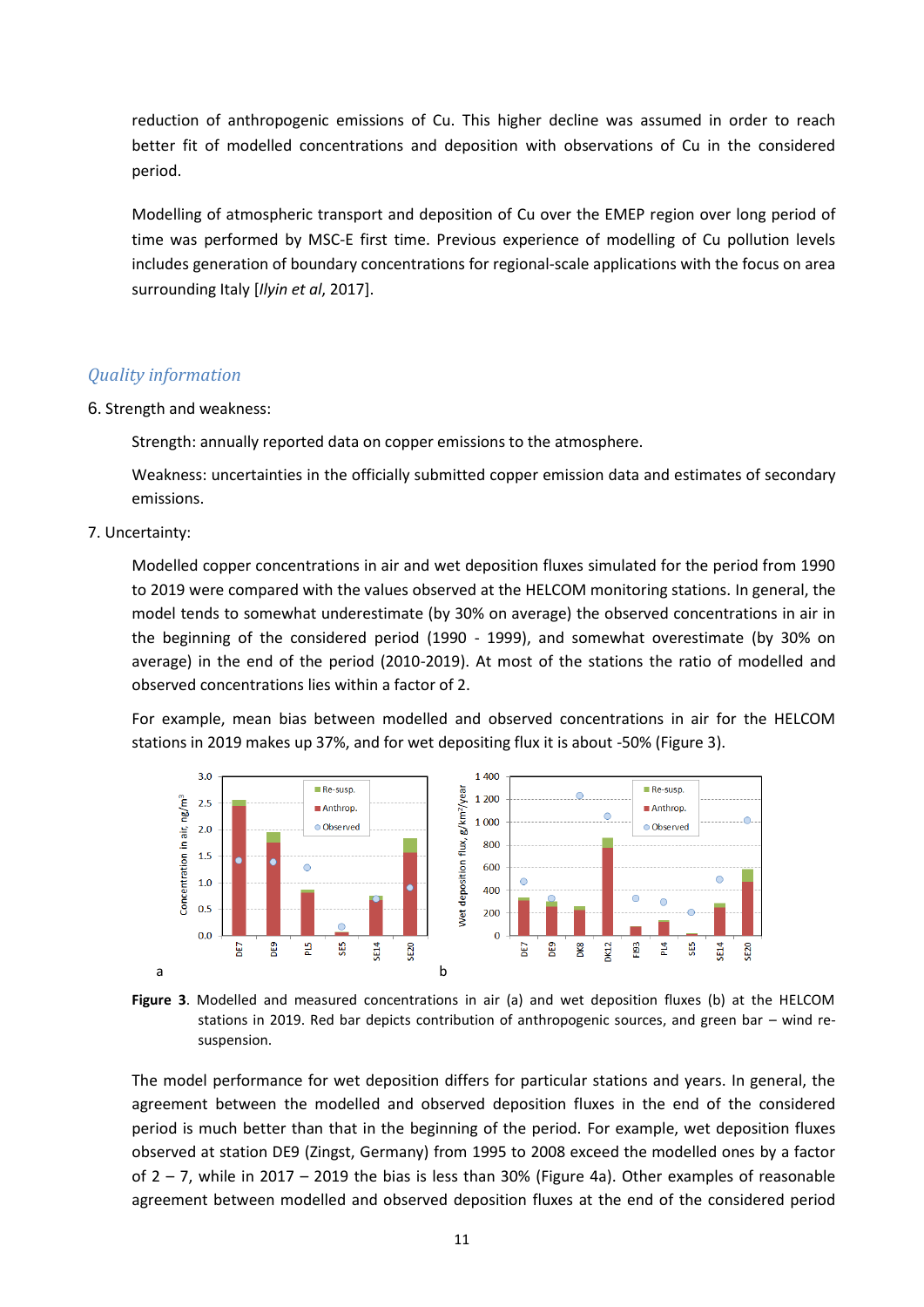are stations DK12 and SE11. For most of model-measurement pairs of annual fluxes the bias does not exceed ±30% (Figures 4b,c).



**Figure 4.** Time series of Cu wet deposition fluxes at stations DE9 (Zingst, Germany) (a), DK12 (Risoe, Denmark) (b) and SE11 (Vavihill, Sweden ) (c).

Discrepancies between the modelled and observed values can be caused by a number of reasons. One of them is uncertainties of officially reported emission data. In addition to this, uncertainties of spatial distribution as well as distribution along the vertical also contributes to the emission-related uncertainties.

Another source of the discrepancies is uncertainties of the model parameterizations and input data. Most of parameterizations of physical processes used in GLEMOS were transferred from previous model MSCE-HM used in operational modelling under EMEP [*Travnikov and Ilyin*, 2005]. The MSCE-HM model has been verified in a number of intercomparison campaigns with other regional HM transport models [*Gusev et al*., 2000; *Ryaboshapko et al.,* 2001, 2005] and has been qualified by means of sensitivity and uncertainty studies [*Travnikov*, 2000]. It was concluded that the results of heavy metal airborne transport modelling were in satisfactory agreement with the available measurements and the discrepancies did not exceed on average a factor of two [*UNEP*, 2010a,b]. The model was thoroughly reviewed at the workshop held in October, 2005 under supervision of the EMEP Task Force of Measurements and Modelling (TFMM). It was concluded that "MSC-E model is suitable for the evaluation of long-range transboundary transport and deposition of HMs in Europe" [*ECE/EB.AIR/GE.1/2006/4*].

Finally, the discrepancies can be contributed by the uncertainties of measurements. Regular laboratory intercomparisons are carried out annually by the supervision of CCC. In the majority of laboratories analyses of Cu satisfy data quality objectives [*CCC*, 2021]. However, it is important to mention that laboratory intercomparison provides only analytical component of the uncertainties of measurement data. Other sources of the uncertainties (sampling, storing, shipping etc.) remain unaccounted.

Presented modelling results demonstrate the first attempt to assess Cu pollution levels in the Baltic Sea region. Research of Cu atmospheric pollution has gained less attention comparing to the first priority heavy metals listed in the Århus Protocol on Heavy Metals (Pb, Cd, Hg). Nevertheless, analysis of model simulations results for copper shows comparable level of agreement with measurements as that obtained for some of the metals of first priority.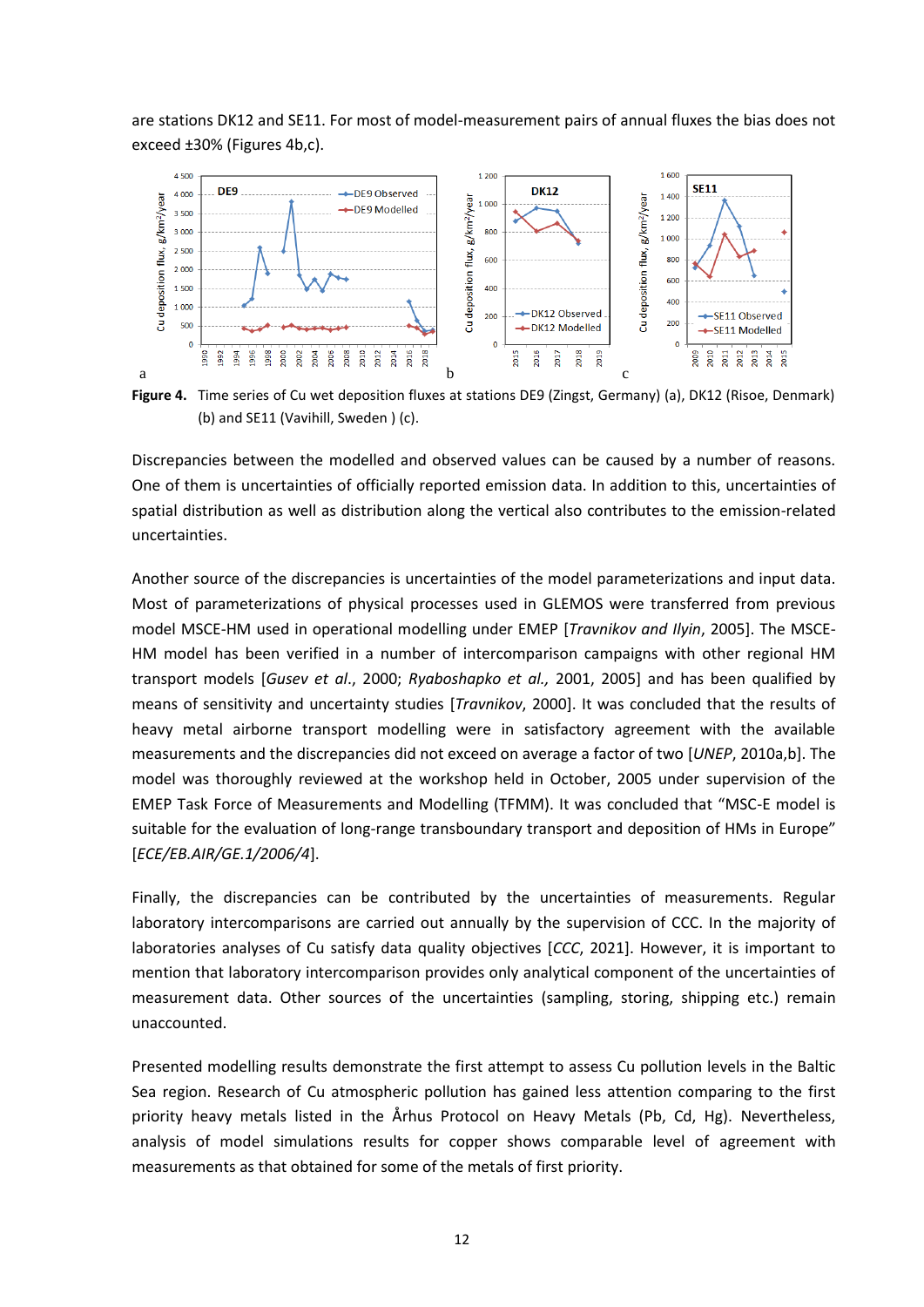## 8. Further work required:

Further work is required to reduce uncertainties in HM modelling approaches applied in the GLEMOS model. It can be reached through joint efforts of measurement, emission and modelling communities.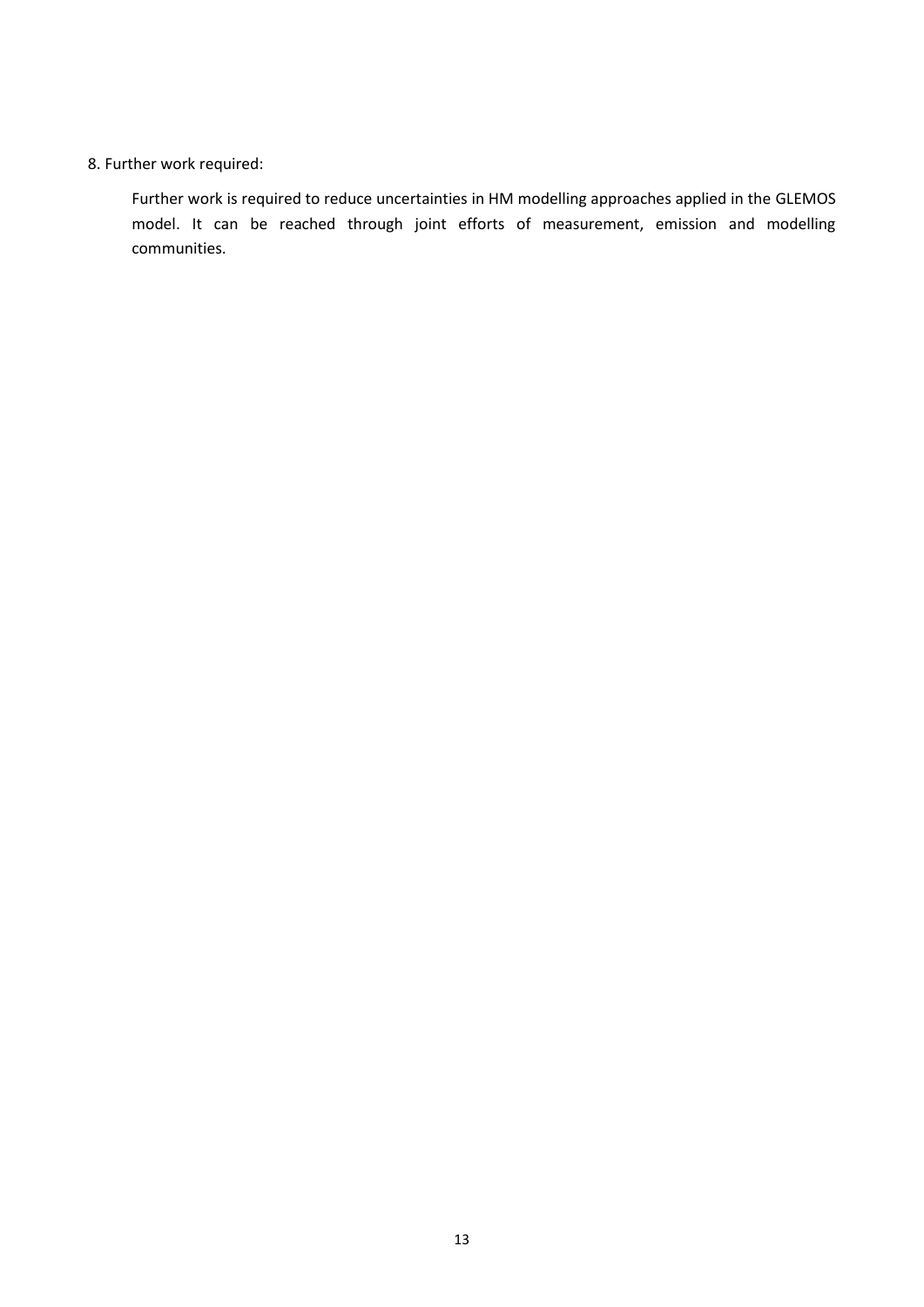#### **References**

- *Allen A.G., Nemitz E., Shi J.P., Harrison R.M. and Greenwood J.C. [2001] Size distributions of trace metals in atmospheric aerosols in the United Kingdom. Atmospheric Environment 35 (2001) 4581–4591.*
- *Birmili W., Allen A.G., Bary F. and Harrison R.M. [2006] Trace Metal Concentrations and Water Solubility in Size-Fractionated Atmospheric Particles and Influence of Road Traffic. Environ. Sci. Technol. 2006, 40, 1144-1153.*

*CCC [2021] EMEP laboratory intercomparison. [https://projects.nilu.no/ccc/intercomparison/index.html. Site visited 01.09.2021.](https://projects.nilu.no/ccc/intercomparison/index.html.%20Site%20visited%2001.09.2021)*

*Colette et al. [2016] Air pollution trends in the EMEP region between 1990 and 2012. EMEP: CCC-Report 1/2016. 105 p.* 

- *Connor J.A., Farhat S.K., Vanderfort M. [2012] GSI Mann-Kendall toolkit for constituent trend analysis. User's manual, version 1.0. GSI Environmental Inc., 16 p.*
- *CRC [2008] Handbook of Chemistry and Physics, 89th Edition. CRC Press, 2736 p.*
- *Đorđević D., Stortini A.M., Relić D., Mihajlidi-Zelić A., Huremović J., Barbante C. and Gambaro A. [2014] Trace elements in sizesegregated urban aerosol in relation to the anthropogenic emission sources and the resuspension. Environ Sci Pollut Res, DOI 10.1007/s11356-014-2998-1.*
- *Flemming C.A. and Trevor J.T. [1989] Copper toxicity and chemistry in the environment: a review. Water, Air, and Soil Pollution 44: 143-158.*
- *Gautam R.K., Sharma S.K., Mahiya S. and Chattopadhyaya M.C. [2014] CHAPTER 1: Contamination of Heavy Metals in Aquatic Media: Transport, Toxicity and Technologies for Remediation, in Heavy Metals In Water: Presence, Removal and Safety, 2014, ed. by Sharma S. pp. 1-24 DOI: 10.1039/9781782620174-00001.*
- *Gilbert R.O. [1987]. Statistical methods for environmental pollution monitoring. Van Nostrand Reinhold Company Inc., ISBN 0-442- 23050-8, 320 p.*
- *Gusev A., Ilyin I., Petersen G., van Pul A. and Syrakov D. [2000] Long-range transport model intercomparison studies. Model intercomparison study for cadmium. EMEP/ESC-E Report 2/2000, Meteorological Synthesizing Centre - East, Moscow, Russia. [\(http://www.msceast.org/reports/2\\_2000.pdf\)](http://www.msceast.org/reports/2_2000.pdf).*
- *Gusev A., Ilyin I., Mantseva L., Rozovskaya O., Shatalov V. and Travnikov O. [2006] Progress in further development of MSCE-HM and MSCE-POP models (implementation of the model review recommendations). EMEP/MSC-E Technical Report 4/2006. 148 p.*
- *Ilyin I., Rozovskaya O., Sokovykh V. and Travnikov O. [2007] Atmospheric modelling of heavy metal pollution in Europe: Further development and evaluation of the MSCE-HM model. EMEP/MSC-E Technical Report 4/2007. 58 p.*
- *Ilyin I., Rozovskaya O., Travnikov O. and Aas W. [2017] Assessment of heavy metal transboundary pollution on regional and national scales, transition to the new EMEP grid. EMEP Status Report 2/2017., 95 p.*
- *Jonson J. E. and Travnikov O. (Eds.). [2010] Development of the EMEP global modeling framework: Progress report. [Joint MSC-](http://en.msceast.org/reports/1_2010.pdf)[W/MSC-E Report.](http://en.msceast.org/reports/1_2010.pdf) EMEP/MSC-E Technical Report 1/2010.*
- *Lough G.C., Schauer J.J., Park J-S., Shafer M.M., Deminter J.T. and Weinstein J.P. [2005] Emissions of metals associated with motor vehicle roadways. Environ. Sci. Technol. 2005, 39, 826-836.*
- *Pant P. and Harrison R.M. [2013] Estimation of the contribution of road traffic emissions to particulate matter concentrations from field measurements: A review. Atmospheric Environment 77 (2013) pp 78-97.*
- *Ryaboshapko A., Ilyin I., Bullock R., Ebinghaus R., Lohman K., Munthe J., Petersen G., Seigneur C., Wangberg I. [2001] Intercomparison study of numerical models for long-range atmospheric transport of mercury. Stage I: Comparison of chemical modules for mercury transformations in a cloud/fog environment. EMEP/MSC-E Technical report 2/2001, Meteorological Synthesizing Centre – East, Moscow, Russia. [\(http://www.msceast.org/reports/2\\_2001.pdf\)](http://www.msceast.org/reports/2_2001.pdf).*
- *Ryaboshapko A., Artz R., Bullock R., Christensen J., Cohen M., Draxler R., Ilyin I., Munthe J., Pacyna J., Petersen G., Syrakov D., and Travnikov O. [2005] Itercopmparison study of numerical models for long-range atmospheric transport of mercury. Stage III. Comparison of modelling results with long-term observations and comparison of calculated items of regional balances. EMEP/MSC-E Technical Report 1/2005, Meteorological Synthesizing Centre – East, Moscow, Russia. [\(http://www.msceast.org/reports/1\\_2005.pdf\)](http://www.msceast.org/reports/1_2005.pdf).*
- *Samara C. and Voutsa D. [2005] Size distribution of airborne particulate matter and associated heavy metals in the roadside environment. Chemosphere 59 (2005) 1197–1206.*
- *Salminen R. (Chief-editor) [2005] Geochemical Atlas of Europe. Part 1 - Background Information, Methodology and Maps. A*  contribution to IUGS/IAGC Global Geochemical Baselines. ISBN 951-690-913-2 (electronic version). *[http://weppi.gtk.fi/publ/foregsatlas/index.php.](http://weppi.gtk.fi/publ/foregsatlas/index.php)*
- *Sulejmanović J., Muhić-Šarac T., Memić M., Gambaro A. and Selović A. [2014] Trace Metal Concentrations in Size-Fractionated Urban Atmospheric Particles of Sarajevo, Bosnia and Herzegovina. Int. J. Environ. Res., 8(3):711-718, Summer 2014.*